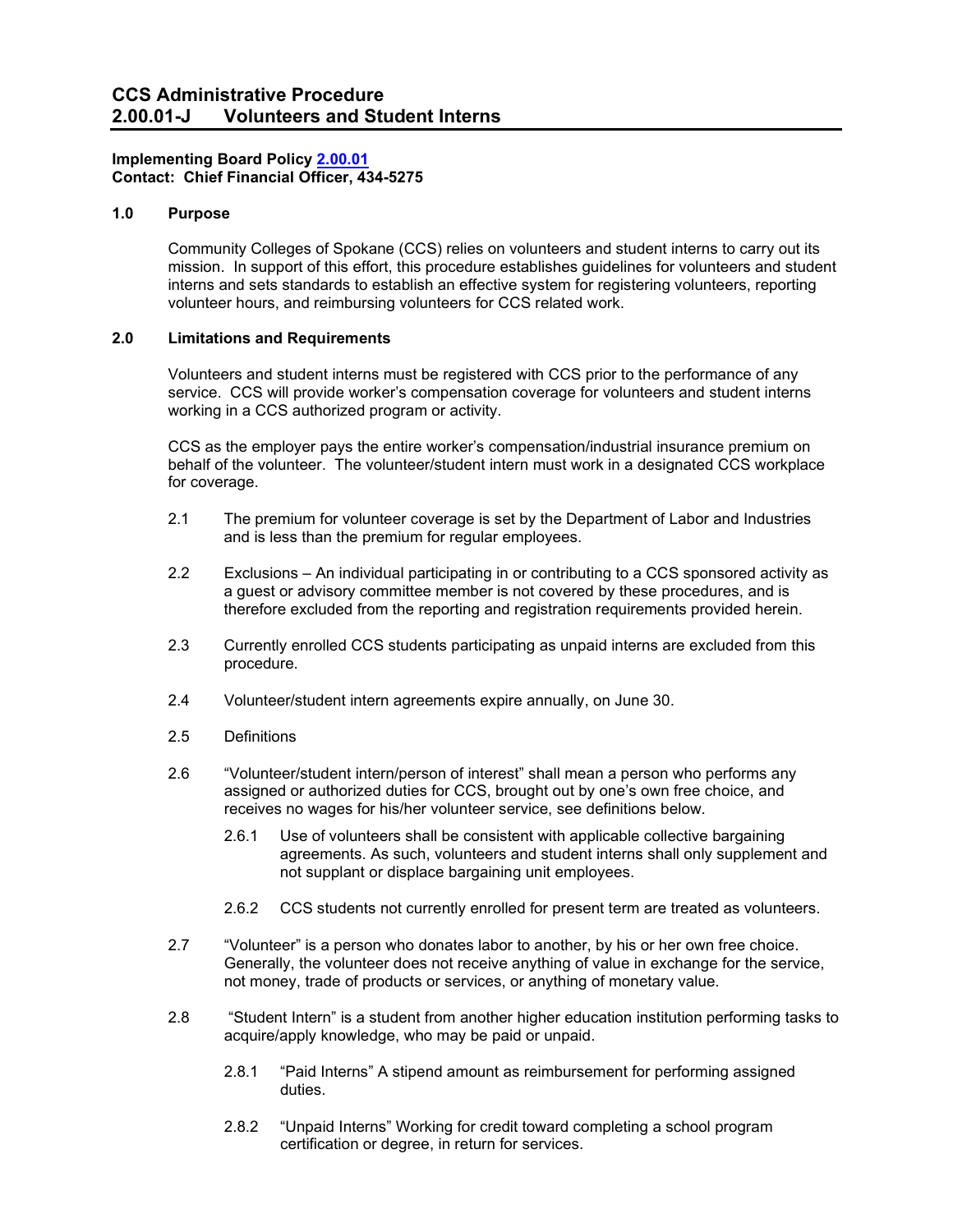- 2.9 "Person of Interest" is an individual who is paid by a third party and on loan to CCS or an individual who represents an organization/entity that CCS collaborates with and is needed for exempt performance appraisal system (EPAS).
- 2.10 "Registered volunteer" shall mean a person who is authorized to perform in a volunteer capacity for CCS. Authorization must be obtained in advance of the volunteer activity.
- 2.11 "Guest." An invited person contributing to or participating in a CCS sponsored activity three or fewer times per quarter.
- 2.12 "Advisory committee member." An official member of a college approved advisory committee is not considered a volunteer and is not covered by these procedures.

### **3.0 Responsibilities and Authorities**

- 3.1 A Volunteer/Student Internship Agreement, Background Check Authorization/Request, and Confidentiality Policy Acknowledgement (forms available on CCSnet) must be completed by the volunteer, approved by a dean or administrator, and attached to the completed Employment Action Notice (EAN) before volunteer activities may begin.
	- 3.1.1 EAN for renewing volunteer is "OTHER" with statement volunteer renewal for academic year, xxxx/xxxx.
	- 3.1.2 If renewing existing volunteer, select "Volunteer" by last name from "Employee" section.
	- 3.1.3 Include the full departmental budget number, including operating unit, fund, class and department ID (e.g., 7170-101-082-35924).
- 3.2 A background check is required for each new volunteer. The employing department pays the cost of the background check.
	- 3.2.1 The Human Resources office will review the background check information and consult with the volunteer's supervisor if there are concerns. After this consultation, the supervisor is responsible for making the determination whether the volunteer is ineligible based on the background information.
	- 3.2.2 The supervisor is responsible for notifying the volunteer of his/her ineligibility for the volunteer assignment.
- 3.3 Volunteer agreements will be retained in the Human Resources office and considered "current" from the date received until June 30, of each year.
	- 3.3.1 For volunteers who will continue their activities beyond June 30, the dean or administrator must submit an EAN specifying that the volunteer is renewing or continuing their activities.
	- 3.3.2 A new volunteer/student intern agreement, background check authorization and confidentiality acknowledgement are not required for continuing volunteers.
- 3.4 Volunteers may receive reimbursement for actual expenses incurred in the performance of assigned or authorized duties consistent with CCS procedures, using CCS Travel Authorization (TA) or Expense Reports, as appropriate. Examples include reimbursement for travel, vicinity mileage, and incidental business related expenses.
	- 3.4.1 The volunteer's taxpayer identification number (SSN) and birthdate are required for the background check form. The volunteer must be at least 18 years of age.
	- 3.4.2 For vicinity mileage purposes, the volunteer's supervisor must designate the "official station" for each volunteer prior to authorizing the volunteer to use a personally owned vehicle for CCS business. The "official station" is determined by the needs of CCS and is either the volunteer's personal residence or a designated CCS workplace. Actual documented mileage traveled per trip from